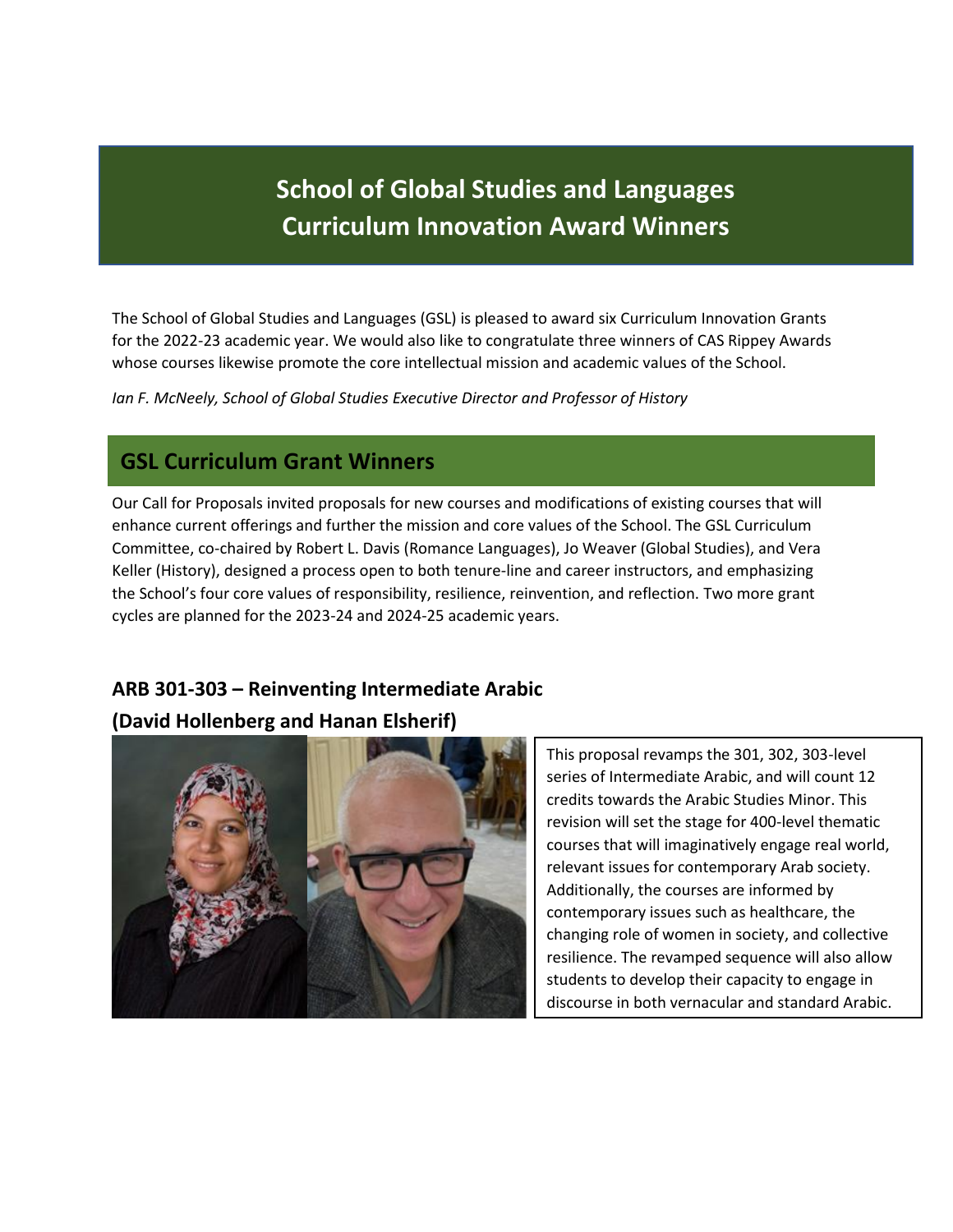### **EALL 109 – Speaking of Food in East Asia**

**(Zhuo Jing-Schmidt and Kaori Idemaru)**



This new course offers an intellectual feast on the language of food and foodways in East Asia. It introduces students to East Asian food cultures and heritages through the lens of language. Through this course, students will understand the role of food in embodied cognition, verbal taboos, and euphemisms of food and eating, and the semantics of the sensory experience. They will also explore ethnic identity and food-related bias and prejudice. Hands-on publicfacing projects focused on experiential learning and community engagement will also be incorporated.

# **EALL 210 – Language and Bilingual Mind**

#### **(Nayoung Kwon)**



Language is one of the most complex cognitive functions in humans, and as such, it provides a privileged window for human cognition. In this new course, students will examine data suggesting that bilinguals display a higher level of cognitive flexibility than monolinguals, and evaluate common myths, like the idea that bilingualism leads to language impairment.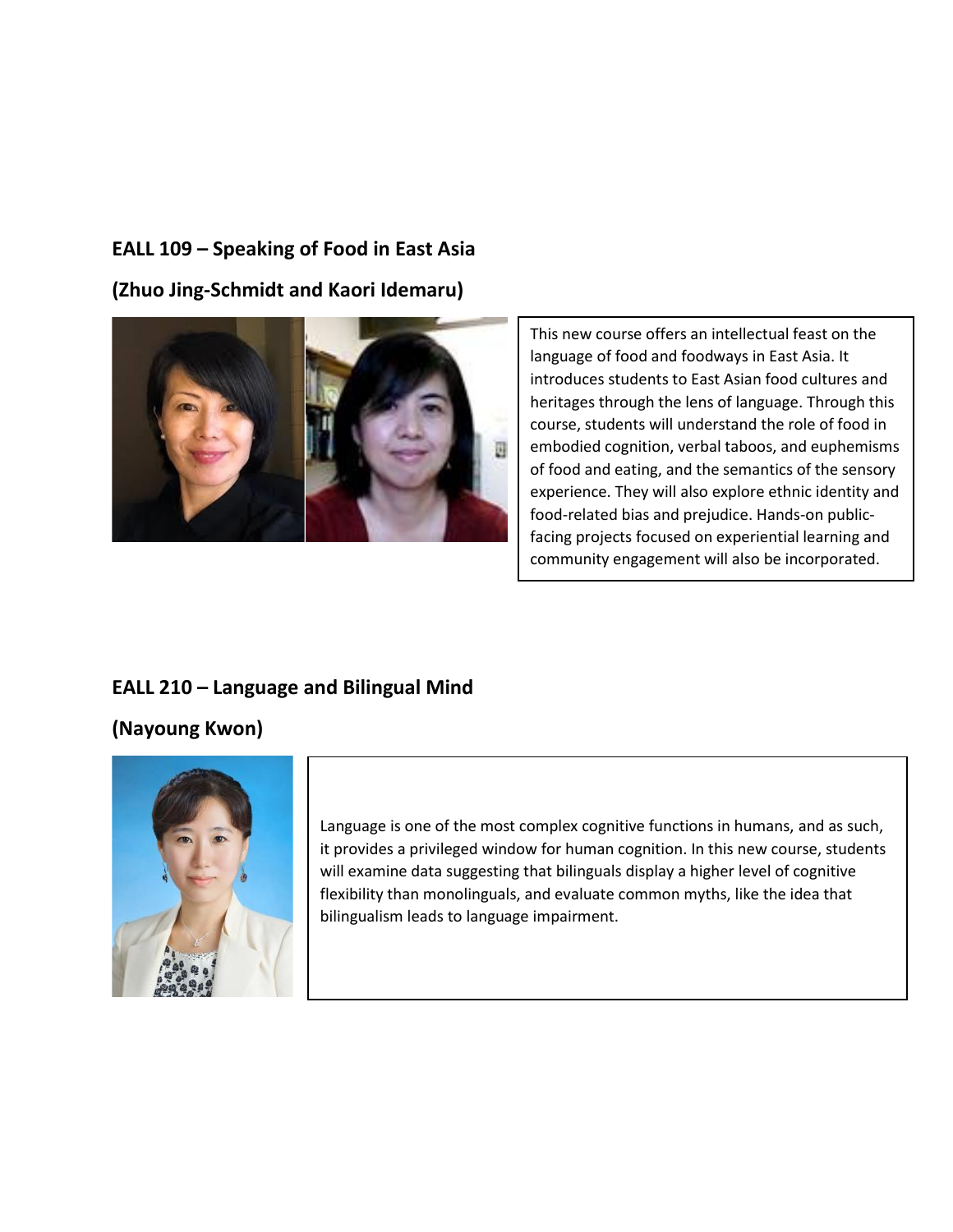### **ITAL 350 – Global Histories of Italian Food**

**(Diana Garvin)**



The story of Italian food is a tale of global trade, revealing the historic connections between Italy and the world. This new course will focus on connecting place and people, and will use a historical lens to explore the relationship between an Italian city and a different world capital to illustrate how far-flung nations and empires have shaped Italy's regional cuisines. Local site visits with in-person interviews will encourage students to review and assess global institutions with Italian food history holdings.

### **RUSS 101-103, 201-203, 316-318 – Russian Language Program Re-design**

#### **(Lara Ravitch)**



The re-design of the Russian language programs will provide an opportunity to align student learning outcomes for each level, course, and unity with ACTFL standards and proficiency guidelines, and provide language proficiency outcomes for interpersonal, interpretive, and presentational communication as well as outcomes related to the standards for culture, connection, comparisons, and communities.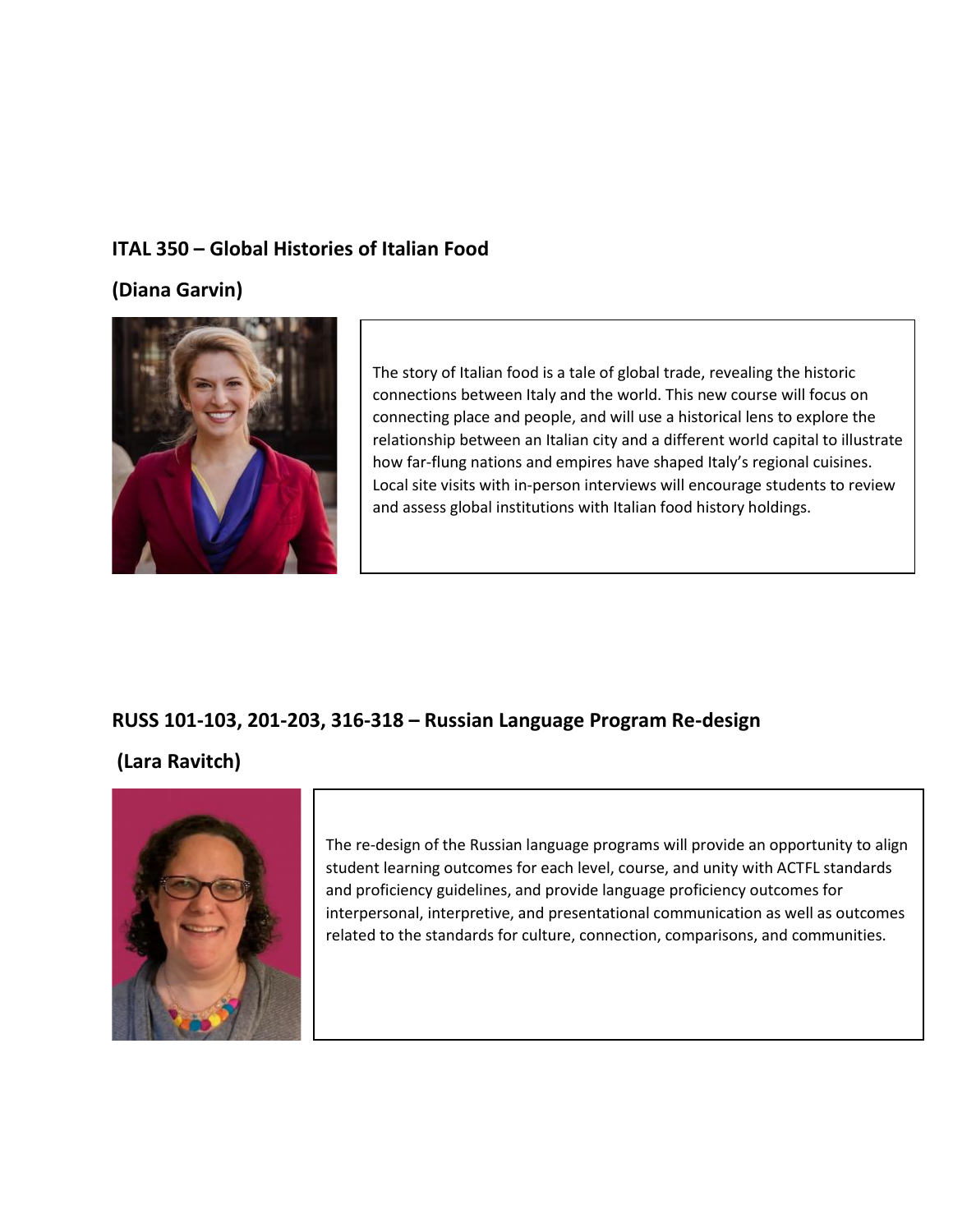# **SPAN 218, 228 – Redesign of Second-year Spanish Sequence in the Spanish Heritage Language Program**

### **(Kelley Howarth and Heather Quarles)**



The revamp of these courses is directly related to the core values of GSL, and provides a framework for studying the history and legacy of institutionalized language discrimination in formal education and society (Responsibility). This approach has the goal of empowering students as advocates for heritage language maintenance, valuing all language varieties, and using inclusive language for societal transformation (Reinvention). Personal testimony is central, with student-driven projects based on lived experiences of the languages & linguistic variations of their home communities (Reflection), thus forming a community of practice centered around collective empowerment and solidarity (Resilience).

# **GSL Rippey Grant Winners**

### **Geography 299 – Global Drug Trade**

# **(Xiaobo Su)**



The UN estimates that annual revenue from global drugs amounts to over \$500 billion, making it one of the largest trade sectors in the world, with the U.S. accounting for an estimated two thirds of global consumption. The illicit drug trade holds back economic and social development and disproportionately impacts the most vulnerable and marginalize. This course unravels this dark side of globalization and addresses the large disconnect between real risks and public perception.